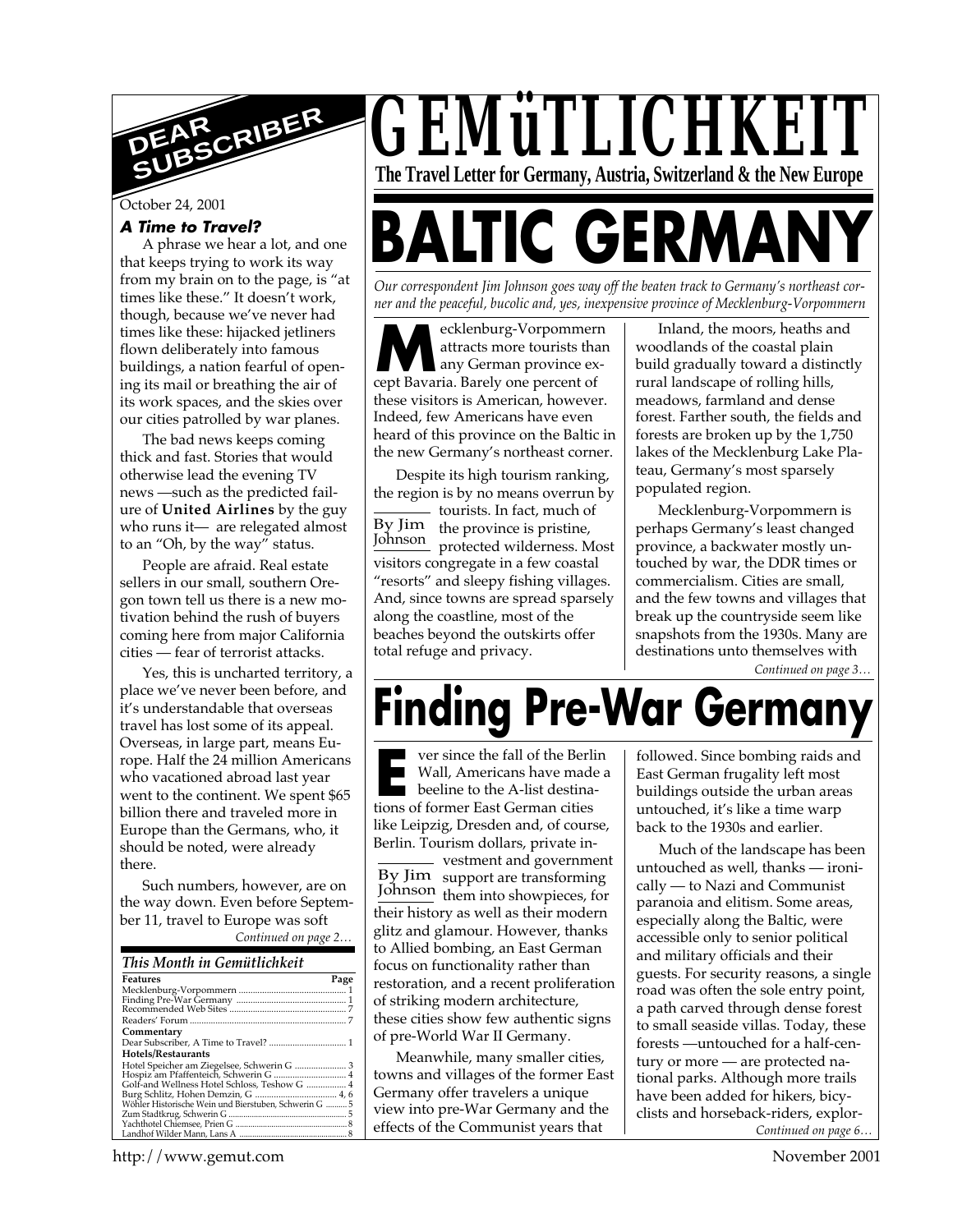#### *DEAR SUBSCRIBER Continued from page 1*

and it has declined since then. Nielsen/Net Ratings report a 23% drop in travel-related on-line spending from August to September. Italy says travel from the U.S. is down 25%.

What surprises and encourages me, however, is that it isn't worse. If one of four Americans is canceling travel plans to Italy, three out of four  $-75\%$  — are still going.

Our own experience is equally upbeat; since September 11 not a single subscriber has asked us to stop sending *Gemütlichkeit*. Naturally, our travel booking department has had a handful of rail and air tickets returned as well as car rental cancellations, but in most of these cases the travelers had no choice, their flights to Europe had been canceled.

The travelers I've spoken with are concerned but pragmatic: traveling in Europe is a bargain, its venues are uncrowded, transatlantic air travel is inexpensive and extremely safe, and the hotels, airports, rail stations, streets and roads of the towns and cities of Germany, Austria and Switzerland are probably the most secure in the world. Many of you have rightly concluded it's a great time to go. And who wins when we stay home solely out of fear?

One question now is whether the trip across the Atlantic will remain cheap — currently \$250 to \$600 roundtrip, depending on gateway and destination. Many flights have

been discontinued and several major airlines are in deep trouble. Prices are low now because demand for overseas flights does not equal supply. That is changing.

**Austrian Airlines**, which now carries armed sky marshals on all flights serving North America, has suspended service to Chicago, Miami and Toronto. At the end of October, a dying **Swissair** had stopped service to Atlanta, San Francisco, and Newark, and dropped it's **American Airlines** code-share flight from Dallas.

CEO James Goodwin of United, by far America's biggest overseas carrier, has told his employees the airline may "perish sometime next year." And airline analysts we've spoken with wonder how much longer **US Airways** and **Continental** can carry on.

A new Swiss national airline will apparently be built on the ruins of Swissair. Coming to the rescue are the Swiss government, a couple of banks and three of the country's largest companies, including Nestle. What the new airline will be called and which U.S. markets it will serve was not known at press time.

With all this going on, caution must be used when booking and paying for travel. The advice of consumer experts is to pay for all travel products, especially airline tickets, with a credit card. If the travel service purchased is not ultimately provided, the credit card company must in most circumstances refund your money. There is, however, some fine

print. For example, tickets purchased far in advance of the travel date may not be covered. Check with the credit card company.

Travel insurance is also recommended. You can purchase coverage offered by a tour operator or cruise company but you'll get nothing if the company declares bankruptcy. To protect against travel supplier bankruptcy, buy trip insurance from a third party insurance company such as **Travel Guard International** or **Access America**. These policies insure against travel company default. Understand, however that the travel supplier must declare bankruptcy for you to be covered.

(In a rather amazing public relations move, Travel Guard International has been paying claims to travelers who simply say they are now afraid to fly.)

With the possible demise of some

#### **Using Gemütlichkeit**

• Foreign currency prices are converted to U.S. dollars at the exchange rate in effect at the time of publication. • Hotel prices listed are for one night. Discounts are often available for longer stays.

• All hotel prices include breakfast unless otherwise noted.

• Local European telephone area codes carry the "0" required for in-country dialing. To phone establishments from outside the country, such as from the USA, do not dial the first "0".

#### **Logging on to Gemütlichkeit's Website**

Except for the most recent 12, back issues in text format from January 1993 are available free to subscribers only at http://www.gemut.com (click on "For Members Only"). To access the issues enter the user name and password published in this space each month. The July codes are:

User Name: **meck** Password: **108**

| <b>GEMÜTLICHKEIT</b><br><b>Vol. 15, No. 10</b>                                                                                                                                                                                                                                                                                                                                                                                                                                             | <b>HOTEL RESTAURANT RATING KEY</b>                                                                                                                          |                                                                                         |                                                                                                                         |                                                                                                                 |
|--------------------------------------------------------------------------------------------------------------------------------------------------------------------------------------------------------------------------------------------------------------------------------------------------------------------------------------------------------------------------------------------------------------------------------------------------------------------------------------------|-------------------------------------------------------------------------------------------------------------------------------------------------------------|-----------------------------------------------------------------------------------------|-------------------------------------------------------------------------------------------------------------------------|-----------------------------------------------------------------------------------------------------------------|
| November, 2001<br>The Travel Letter for Germany, Austria, Switzerland & the New Europe                                                                                                                                                                                                                                                                                                                                                                                                     | <b>Rating Scale</b><br>Excellent                                                                                                                            | <b>Scale</b><br>16 - 20                                                                 | <b>Restaurant Criteria</b><br>Food                                                                                      | 65%                                                                                                             |
| Robert H. & Elizabeth S. Bestor<br><b>Publishers:</b><br>Editor:<br>Robert H. Bestor<br>Doug Linton, C. Fischer, R. Holliday, Jim Johnson<br><b>Contributors:</b><br>Web Master:<br>Paul T. Merschdorf                                                                                                                                                                                                                                                                                     | Above Average<br>Average<br>Adequate<br>Unacceptable                                                                                                        | 12<br>$-15$<br>8<br>$-11$<br>4<br>$\overline{\phantom{a}}$<br>-3<br>0<br>$\blacksquare$ | Service<br>Atmosphere                                                                                                   | 20%<br>15%                                                                                                      |
| <b>Consulting Editor:</b><br>Thomas P. Bestor<br><b>Subscription Dept:</b><br><b>Kurt Steffans</b><br><b>Subscriber Travel Services:</b><br>Eric Poole, Andy Bestor<br><b>Gemütlichkeit</b> (ISSN 10431756) is published 11 times each year by UpCountry<br>Publishing, 288 Ridge Road, Ashland OR 97520. TOLL FREE: 1-800/521-6722<br>or 541/488-8462, fax: 541/488-8468, e-mail travel@gemut.com. Web site:<br>www.gemut.com. Subscriptions are \$67 per year for 11 issues. While every | <b>Hotel Rating Criteria</b><br>People/Service<br>Location/Setting<br>Guestrooms<br>Public rooms<br>Facilities/Restaurant                                   | 30%<br>15%<br>$30\%$<br>5%<br>20%                                                       | <b>Value Rating</b><br>Outstanding Value<br>Very Good Value<br>Average Value<br><b>Below Average Value</b><br>A Rip-Off | <b>Scale</b><br>17 - 20<br>-16<br>12<br>$\sim$<br>11<br>9<br>$\sim$<br>$5 - 8$<br>0<br>$\overline{\phantom{0}}$ |
| effort is made to provide correct information in this publication, the publishers<br>can make no quarantees regarding accuracy.<br><i>POSTMASTER: SEND ADDRESS CHANGES TO:</i><br><i>Gemütlichkeit</i> , 288 Ridge Road., Ashland OR 97520                                                                                                                                                                                                                                                 | <b>Special @ Designation</b><br>By virtue of location, decor, charm, warmth of management, or<br>combination thereof, an especially pleasant establishment. |                                                                                         |                                                                                                                         |                                                                                                                 |
| Gemütlichkeit                                                                                                                                                                                                                                                                                                                                                                                                                                                                              |                                                                                                                                                             |                                                                                         |                                                                                                                         | November 2001                                                                                                   |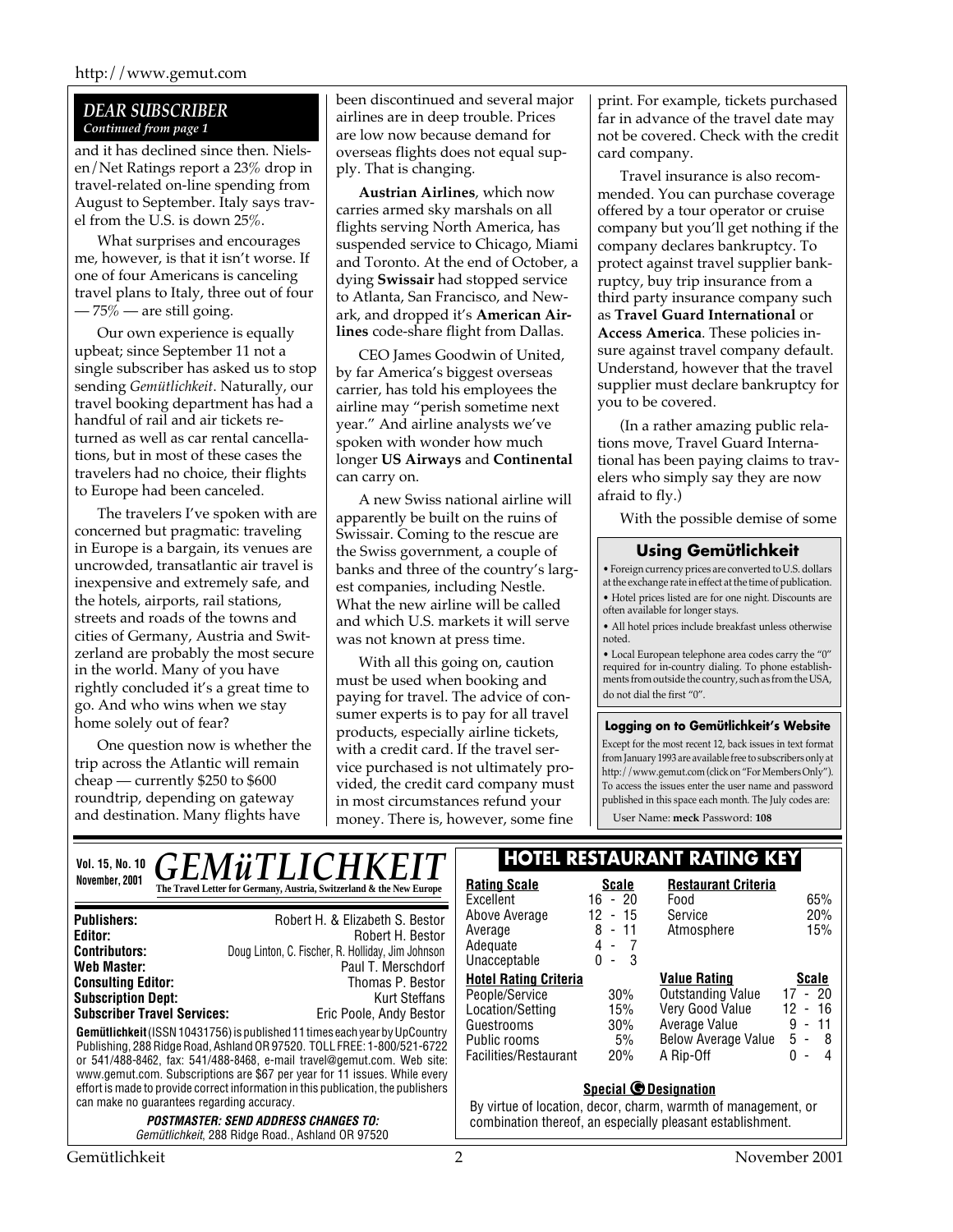major airlines, persons with substantial frequent flyer miles may want to consider insuring those miles. Such coverage is available from **Privilege-Flyer's** AwardGuard program (tel. 800-487-8893,

www.privlegeflyer.com). Cost is \$119 per year for one person and \$79 for additional family members.

These are unusual times requiring unusual travel strategies. — RHB

#### *BALTIC GERMANY Continued from page 1*

architectural, cultural and culinary delights and with centuries of history and decades under Soviet control behind them.

#### **Schwerin**

Especially for those just arriving from overseas flights, Schwerin, an hour's train ride from Hamburg, is an ideal Mecklenburg-Vorpommern starting point. (Be sure to take a direct InterCity or InterRegio train from 35-42 DM  $(\$16-\$19)$  — it will cut your rail time in half.) The province's capital and second-largest city, Schwerin is surrounded by seven lakes and an endless forest and its old city retains the culture, architecture and vibrancy of its 19<sup>th</sup>-century glory days.

For an initial perspective of what the city offers, climb the 220 steps and 130 meters of the Gothic redbrick **Schweriner Dom** (1 DM /\$.46). The view reveals as much lakescape as landscape. The town is surrounded by lakes including Lake Schwerin, one of Germany's largest.

The city's centerpiece is its **Schloss** (6 DM /\$2.75), an island castle (connected to land by two bridges) that is a fairyland mishmash of baroque and Gothic architecture overwhelmed by a neo-Renaissance make-over from the 19<sup>th</sup> century. Inside, however, it's all business, a lavish ducal showpiece with intricate wood floors and paneling, a gilded throne room, lush tapestries and ornate stucco.

An artificial pond — the rectangular Pfaffenteich — comprises much of the city center. Once used to store water that powered the town's



#### **Baltic Basics**

**Mecklenburg-Vorpommern Population:** 1.79 million **Capital:** Schwerin

#### **Elevation:** 179 meters/590 feet **Distance from Schwerin to:**

Berlin 203 km/126 miles

Frankfurt 536 km/333 miles Hamburg 110 km/69 miles Kühlungsborn 72 km/45 miles Munich 723 km/450 miles<br>Rostock 89 km/55 miles  $89$  km/ $55$  miles Teterow 91 km/57 miles

**Nearest airports:** Hamburg, Berlin **Principal rail links:** Hamburg-Ludwigslust-Berlin, Berlin-Neustreulitz-Rostock-Warnemünde, Hamburg-Schwerin-Rostock

**Tourism Offices**

**Mecklenburg Lake District**, Turnplatz 2 , D-17207 Roebel/Mueritz, tel. +49/0399 31/ 5 13 81, fax +49/ 03 99 31/ 5 13 86 **Mecklenburg Switzerland,** Am Bahnhof D-17131 Malchin, tel. +49/03994/ 22 47 55/57, fax 22 47 56, email: info@mecklenburgische-schweiz.de, Web:

www.mecklenburgische-schweiz.de **Schwerin**, Am Markt 10, D-19055 Schwerin, tel. +49/0385/56 09 31, fax: +49/0385/ 55 50 94, email: stadtmarketing-schwerin@tonline.de, web: www.schwerin.de **Teterow**, 17166 Teterow, Mühlenstr. 1, tel.

+49/03996/17 20 28, fax: +49/039 96/18 77 95, email: *tourist-info@teterow.de*, web: www.teterow.de

**Other helpful sites:**

Mecklenburg-Vorpommern Tourism: www.all-in-all.com/english/index.htm Historic Highlights of Germany: www.hhog.de/home.htm

mills, today it's purely recreational and a walk around it is just plain fun. Fanciful sculptures bring smiles, as does the massive and wonderfully out-of-scale Tudor Gothic Arsenal. In summer, the **Petermännchen**, a tiny ferry named for a mythical gnome, delivers passengers to various points along the pond's perimeter. On

warm evenings, crowds share gossip and sip espresso in the nearby *Altstadt*, while others make their way to a widening variety of restaurants and cultural events.

#### **Excursions**

Two days barely do justice to Schwerin, especially if you plan a visit to the outskirts. An excellent daytrip is a scenic excursion by ferry (4.80 DM/\$2.19 round-trip) across Lake Schwerin to the white-sand beach at **Zippendorf**. From there, it's a 15-minute walk to the **Mecklenburgisches Volkskundemuseum** (2 DM/\$0.91) — an open-air museum that shows life in  $18<sup>th</sup>$ -century rural Mecklenburg. If you have the energy, just take the ferry for the return trip and walk or bike to Zippendorf. The route winds through the  $18<sup>th</sup>$ -century baroque **Schlossgarten** and leads past the **Schleifmühle** (2 DM/\$1.05), a water-driven grinding mill still in working order but once used to cut and polish precious stones that decorate the Schloss. The trail then cuts through the forest to the beach.

Schwerin is about an hour by car or 90 minutes by direct train (every two hours for 25.60 DM/\$12) to **Teterow**, a medieval town in the heart of a region known as *Mecklenburgische Schweiz* (Mecklenburg Switzerland). This Switzerland has no Alps, indeed no mountains at all. Its highest point is barely 500 feet.

Still, the undulating landscape makes for one scenic view after another. Hikers can follow signed trails past springs and streams and through valleys and old growth forests (some oaks are more than 1,000 years old). Other visitors ride horses or bicycles along the hilly ridges of the "Balcony Route." The area is so thick with lakes, rivers and canals, that guests can spend days exploring it by canoe.

Auto travelers will find a network of peaceful backroads linking sleepy villages. Many of these byways are tree-lined, with century-old lime trees forming a leafy canopy overhead.

The area is also famed for its manor houses and castles. Unlike the medieval fortresses of the Rhine and Danube, these were built as palatial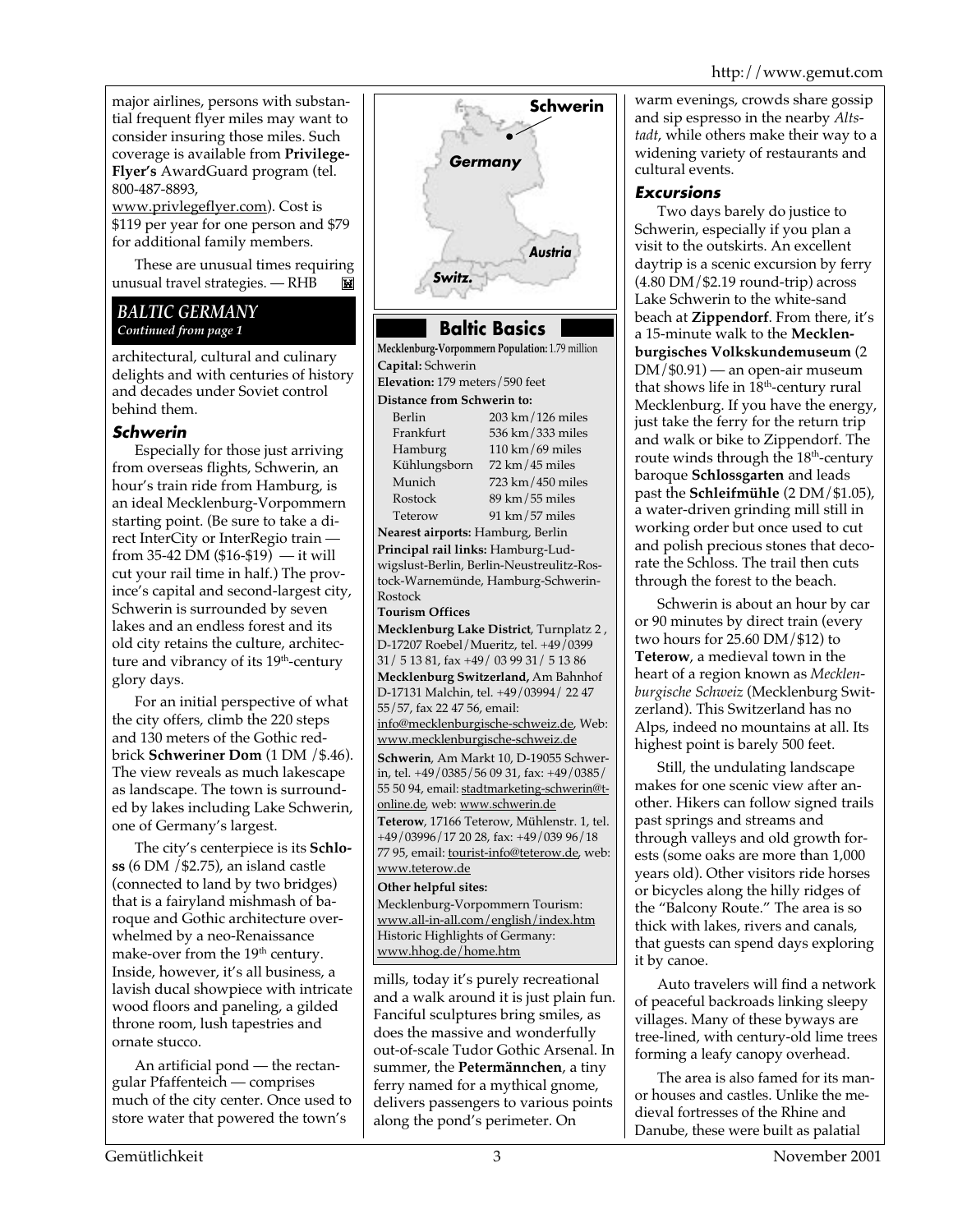#### http://www.gemut.com

residences, primarily during the prosperous  $18<sup>th</sup>$  and  $19<sup>th</sup>$  centuries. In 1945, due to housing shortages, many were divided into apartments. Others remained empty and neglected.

**Schloss Basedow** is perhaps the most haunting example, once an elegant palace, and now an empty warren of apartments. Overhead, wooden ceilings and intricate carvings remain intact, but vaulted halls and chambers are broken up by rotting drywall — complete with faded 90s rock posters. Work is underway, however, to transform Basedow into a hotel and conference center.

Over the past decade, millions of deutschemarks have been invested to renovate similar structures. Some remain private residences or businesses while others, like Burg Schlitz or the Sporthotel Teschow, have become fine hotels.

With so much land and water under permanent protection, Mecklenburg-Vorpommern is likely to remain a paradise for generations. It also has the infrastructure to support consistent double-digit tourism growth. Over time, more buildings will be restored — or torn down. Rural villages will try to enter the 21st century (or at least the  $20<sup>th</sup>$ ). Prices will move upward. For those who want to see the region in its pure, current and affordable form, now's the time to be a pioneer.

#### **Lodging**

*Mecklenburg-Vorpommern offers accommodations that range from private rooms to castle suites. The least expensive are in private homes, especially in the countryside, starting at 25 DM (\$12) per person, with breakfast. Boathouses in the Lake District cost as little as 50 DM (\$24) per night. Contact any of the tourism agencies on page 3 for more information.*

> Hotel Speicher am Ziegelsee Schwerin

Sorat Hotels has transformed a run-down, 60-year-old grain silo at an old port into a modern, comfortable, peaceful hotel.

Located directly on the Ziegelsee, the Speicher is about a 15-minute walk or five-minute drive from

downtown, giving a sense of distance, but not isolation. Inside, it has retained much of the wood and brick features of the original structure. Off the lobby, an open fireplace adds a cozy touch. The hotel opened in 1998 and the entire facility is spotless.

In guestrooms, angled walls lend themselves to large windows and lots of sunlight. Decor is in warm tones using such natural elements as leather, rattan and cotton. For a 20 DM/\$9.13 difference per night, it's worth it to get a lake view.

From the waterfront, guests can board one of the boats of the Weisse Flotte for a lake excursion.

The Speicher offers a "Wellness" area with steambath and Finnish sauna, as well as its **Restaurant Aurum**, specializing in regional cuisine.

Though the immediate area is somewhat run-down, it's safe and on the way up.

**Daily Rates:** Singles 150 to 210 DM (\$68-\$96), doubles 170 to 250 DM (\$78-\$114). Approx. 10% off for AAA and AARP. Free parking, reasonable disabled access.

**Contact:** Sorat Hotel Speicher am Ziegelsee Schwerin, Speicherstrasse 11, D-19055 Schwerin, tel. +49/0385 500 30, fax 500 31 11, email speicherschwerin@sorat-hotels.com, web www.sorat-hotels.com/speicherschwerin/index-e.htm **Rating:** QUALITY 14/20, VALUE 15/20

Hospiz am Pfaffenteich Renovated in 1992, this family-run hotel is typical of the region's many inexpensive alternatives. What these accommodations lack in luxury, they make up for in personal attention.

Guestrooms look out over the Pfaffenteich, and the hotel is across the street from the ferry landing, making it a short boat-ride and fiveminute walk to the train station. The *Altstadt* is 15 minutes away on foot.

The Hospiz may not have the latest in furnishings, but it is comfortable and has the usual amenities. Ask for one of the balcony rooms when you reserve; they seem larger and offer delightful water views. **Daily Rates:** Singles 70-90 DM (\$32\$41), doubles 120-130 DM (\$55-\$59). **Contact:** Gausstr. 19, D-19055 Schwerin, tel. +49/0385/56 56 06, fax 56 96 13, web: www.hospiz-ampfaffenteich.m-vp.de/. On-street parking, difficult disabled access. **Rating: QUALITY 11/20, VALUE 15/20** 

Golf- and Wellnesshotel Schloss Teschow Here's a hotel that almost guarantees you'll leave rested and stress-free — even when you see the bill. EDITOR'S CHOICE

Nestled in the rolling hills, meadows and woodlands of Mecklenburg Switzerland, Schloss Teschow is a delightful retreat, a renovated classical-style castle completed in 1824. Opened as a hotel in 2001, it has a friendly staff that loves to pamper. Guests seeking a stress reprieve can hike or bike in the countryside, sweat it out in the sauna, or simply read a book by the indoor-outdoor saltwater pool. Physiotherapists stand by to provide sport massage and there are a wide variety of spa treatments for both men and women.

More interested in golf than wellness? No problem. The hotel's 18 and nine-hole courses are rated among the top 50 in the country.

Most visitors, of course, come simply to relax or explore. A 20-acre park and some of the region's most beautiful countryside surrounds the castle.

Others come to eat, and the hotel has four restaurants, including Thai, French and regional. Each offers the opportunity to dine on the terrace that overlooks pastures, woods and — in the distance —Teterow Lake. At night, the terrace provides a perfect vantage point for the sunset, as candles flicker on the walls.

Guests arrive along a tree-lined boulevard and up a crescent, cobblestone drive to the entrance. Inside, marble floors, rich red and teal carpets, and pedestals with rose-filled vases in full bloom seem to say, "Relax."

Guestsrooms are alike only in their use of colors and motifs designed to soothe and calm. The castle itself has 17 rooms, while the new wing has 77. Note that castle rooms do not have elevator service.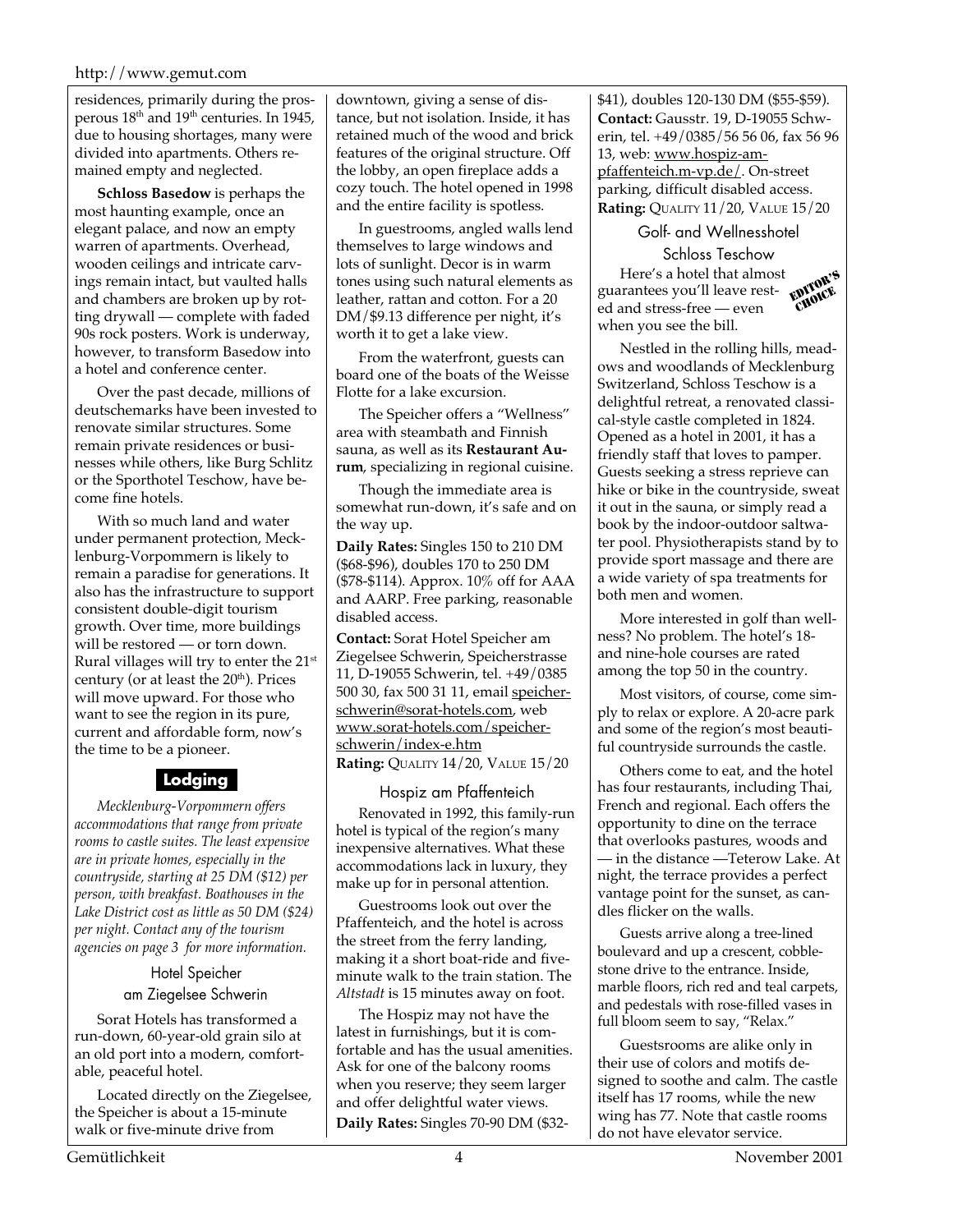Room Number 197 in the castle is typical. The original wood beams are exposed, and furnishings include a king-size bed, love seat and two matching chairs. The view is to the lake, past stands of trees and grazing horses. In the evening, the only sound comes from the birds and, as sun sets, from crickets.

The best value perhaps is Number 491 in the new wing overlooking the courtyard. At 335 square feet, it's the smallest room but not confining. And the price is a bargain at 190 DM (\$87) for two, including breakfast.

Many repeat guests request Number 233, with its bright skylight and view of the park and lake. It can also connect to the next room as a suite. For those travelling with children, Number 421 has a kitchenette and small side room for children to play and sleep.

**Daily Rates:** Singles 160-260 DM (\$73-\$119), doubles 190-230 DM (\$87- \$105), suites 380-560 DM (\$174-\$256). Free parking, easy disabled access. **Contact:** Golf- und Wellnesshotel Schloss Teschow, Gutshofallee 1, D-17166 Teschow, tel. +49/03996/14 0- 0, fax 14 0 -100, email: info@schlossteschow.de, web: www.schlossteschow.de.

**Rating:** QUALITY 16/20, VALUE 17/20

#### Burg Schlitz

In the heart of Mecklenburg Switzerland, the classically-styled Burg Schlitz lies hidden in a deeply wooded landscaped park. It's just a short ride up a gravel road to the castle's entrance, where one might expect the Count von Schlitz to emerge to greet guests — but the good count died more than 100 years ago and the estate's restoration wasn't quite that extensive.

Unlike many castle hotels, Burg Schlitz strives to give its guests a sense of castle life. Rooms and suites are in the east and west wings, where the count and his family once lived. The Knight's Hall — with its Gothic dome, stained glass, stucco ceilings and parquet floor — is today an award-winning restaurant. The rest of the castle does nothing to alert guests that the  $21<sup>st</sup>$  century has arrived.

The idyllic Schlosspark has been tended well over the past 150 years and is a wonderful refuge for guests. It's a restful walk from the Karolinenkapelle (chapel) adjacent to the hotel to the Luisenteig (pond). The hotel will even provide picnic lunches and a blanket.

Each guestroom is different and filled with antiques and custommade furniture. Floors are oiled hardwood, and colored silk and other fabrics enhance the color scheme. For those with royal budgets (about 940 DM/\$429 a night), the Grafensuite has its own work room, salon, bedroom, walk-in closet, bath with separate tub and shower, and gilded ceiling. More economical (390 DM/\$178) double rooms include Number 28, with a view of the park; and Number 31 on the top floor, with a view to the Karolinenkapelle. Doubles have a dressing room or walk-in closet. All rooms have VCRs, CD players.

Considering its setting and the overall experience, Burg Schlitz though expensive for this region is a bargain.

**Daily Rates:** Singles 280-360 DM (\$128-\$164), doubles 360-440 DM (\$164-\$201), suites 690-940 DM (\$315-\$429). Free parking, difficult disabled access.

**Contact:** 2000 Schlosshotel Burg Schlitz, D-17166 Hohen Demzin-Mecklenburg-Vorpommern, tel. +49/ 039 96/12 70 0, fax 12 70 70, email: burg-schlitz@t-online.de, web www.burg-schlitz.de

**Rating:** QUALITY 17/20, VALUE 16/20

#### **Sustenance**

Wöhler Historische Wein und Bierstuben

Perhaps the hottest new restaurant in Schwerin is also one of its oldest. Built in 1750, Wöhler Example to the contract of the set of the solid below that is disc one of the set of the solid below that was a tradition among townspeople as early as 1895. Even after it was taken over by the East German government, after five generations in the Wöhler family, the business retained a solid and loyal following — and a reputation for great wine and beer and excellent food. The tradition came to a temporary halt in 1983, when authorities choice closed the building because it was near collapse.

Thus, when investors started rebuilding Wöhler in 1998, crowds formed to share their excitement and their opinions on how to restore it. Finally, it reopened in 2001 after "an 18-year sleep," as its current manager says, and it has regained its position as a "cult favorite."

"Although it's not owned by a Wöhler, tradition and loyalty are more important," he said.

But tradition, loyalty and a beautifully restored building wouldn't bring townspeople back. The finest wines and beers wouldn't hold their loyalty. The food had to be as good as ever and most say it's better.

The menu reflects regional tastes. In general, Mecklenburg dishes draw from local streams, lakes and forests, and from the Baltic. Many have a sweet element; perhaps sugar, honey or local fruit. Recently featured, for example, was a choice of soups: a strong beef broth with carrots, onions, apples and plums; beer soup boiled to a froth with sugar, lemon, cinnamon and ginger, and Mecklenburger *Buttermilchsuppe*, buttermilk boiled with sugar and vanilla and served with a swirl of blackberry sauce.

Main dishes also reflect the regional sweet tooth: breast of duck with almond-honey sauce; *Schwinsrippenbraden* (in local dialect), a pork roast stuffed with apples and plums; and *Swartsuer*, goose stuffed with pork and simmered in a broth sweetened with sugar and pears.

Of course, more familiar dishes are available plus such lighter entrees as trout stuffed with salmon mousse. Most entrees are served with local vegetables.

The cost for two persons, with a glass of wine each, ranges from 60- 100 DM (\$27-\$46). For those who just want to soak up the atmosphere, a sampling of wine and cheeses might cost 30-60 DM (\$14-\$27) or more. Wöhler Historische Wein und Bierstuben, Puschkinstrasse 26, D-19055 Schwerin, tel. +49/0385/55583 0, fax 5558315. **Rating:** QUALITY 15/20, VALUE 17/20

Gemütlichkeit 5 November 2001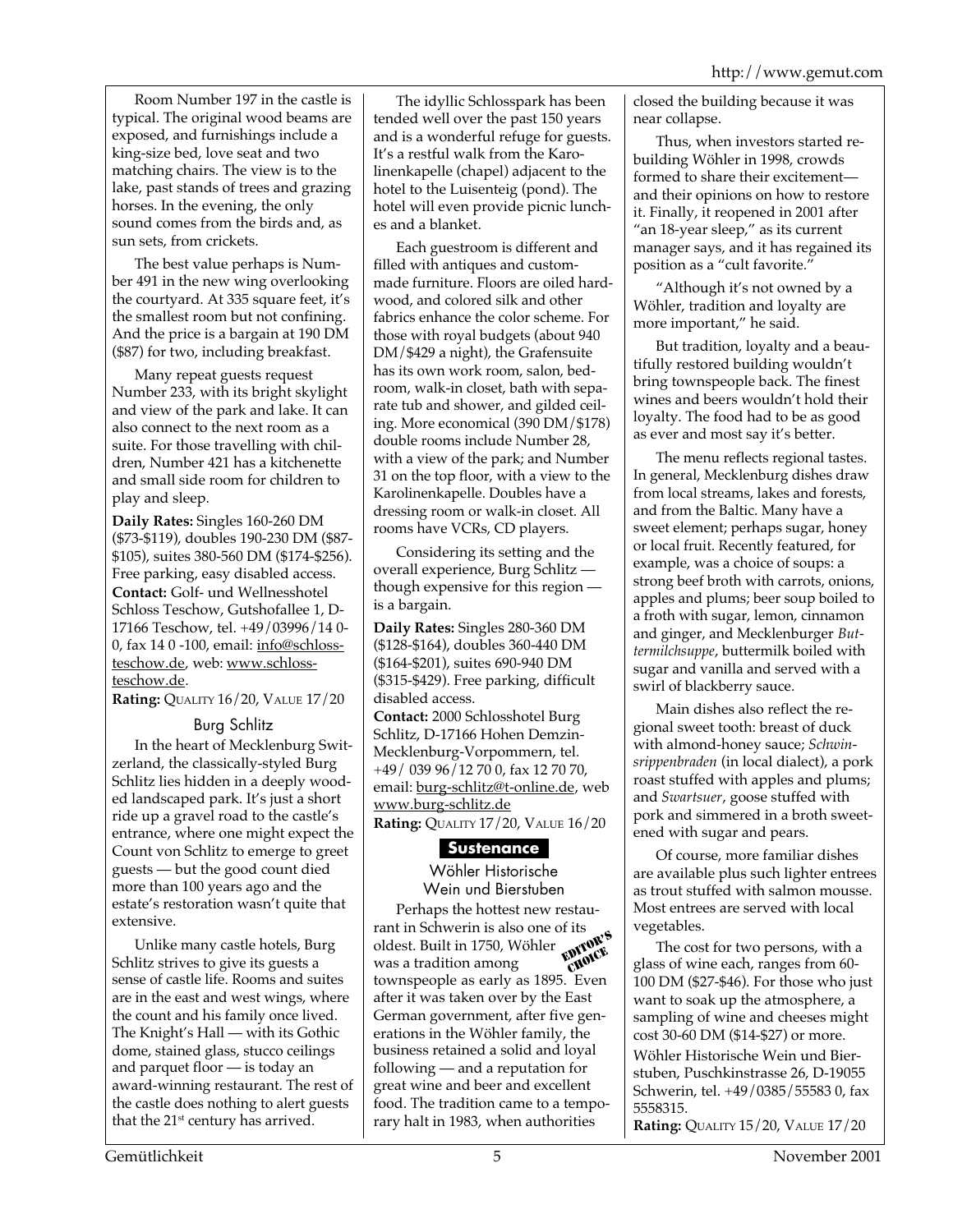#### http://www.gemut.com

Zum Stadtkrug

For lighter budgets and more straightforward food, Zum Stadtkrug is an excellent option. It's a combination restaurant, hotel, brewery and beer garden in the center of the *Altstadt*. In addition to its charm, Stadtkrug also offers a glimpse of the beermaking process, starting with the copper kettles at the entrance. If the weather is the least bit cooperative, head to the cozy beer garden.

Those with small appetites can choose a variety of sausages or salads, for 5-12 DM (\$2.28-\$5.48). Options expand as appetites expand. The *Brauhausteller* is hefty portions of pork roulade, smoked sausage and roast beef, served with sauerkraut and string beans. The *Schweinhaxe* (pork hock), unlike the more common broiled version, is simmered, and served over sauerkraut and boiled potatoes. A variety of trout, *Schnitzel* and poultry dishes rounds out the menu, with no entrée topping 15 DM (\$6.85).

And you'll insult the brewmaster if you don't order at least a quarterliter of beer for 3 DM (\$1.37).

Zum Stadtkrug, Wismarsche Str. 126, D-19053 Schwerin, tel. 49+/ 0385 5936693

**Rating:** QUALITY 12/20, VALUE 15/20

#### Burg Schlitz

You'll feel like royalty dining in the Knight's Hall at Burg Schlitz. It's not just the setting (see page 5); service is polite and indulgent and a typical seven-course dinner might include medallions of lobster, cannelloni stuffed with veal, risotto with mussels, grapefruit sorbet, rabbit with truffles, a platter of French and Italian cheeses, and a fig tart with red-wine ice cream. The cost: 183 DM (\$84). Drop two courses — the cannelloni and either the cheeses or dessert — and the price is 145 DM (\$66).

The a la carte menu offers veal filet for 48 DM (\$22) and halibut encrusted with horseradish and served in a red beet sauce for 52 DM (\$24). Even with lobster broth for 19 DM (\$9) and passionfruit parfait in a chocolate shell with mango-ginger compote for 19 DM (\$9), the price is

reasonable compared with similar feasts elsewhere in Germany. (For contact information see story page 5) **Rating: QUALITY 17/20, VALUE 14/20** 

#### *FINDING PRE-WAR GERMANY Continued from page 5*

ers can go for hours with minimal human contact. Eventually, the deep forests burst open to sea and sky. The more adventurous can make their way down steep paths to pristine—and empty—beaches.

In Quedlinburg, a sprawling medieval city northwest of Leipzig, more than 2,000 structures have been declared historic monuments by UNESCO. During the 45 years of Communist rule, 24 of these buildings were restored. In the 11 years since reunification, more than 500 additional buildings have been restored, using techniques perfected during a half-century of restoration in the West. A walk down the cobbled streets, however, reveals structures that are barely standing.

 "Some German cities have been transformed into theme parks," said one Quedlinburger, making an oblique reference to Rothenburg. "We never want our city to become a 'tourist attraction.' People live and work here. We want tourism to be part of our fabric, not our reason for being."

Furthermore, he said, "We're not ashamed that so many of our buildings are run down. It allows visitors to see the impact of neglect and to watch buildings in various stages of restoration."

In the medieval Hanseatic City of Wismar, just north of Schwerin, restoration was not a priority during frugal East German times. Work has only recently begun on the 14<sup>th</sup>-century St.-Georgen-Kirche, and a 245 foot tower is all that remains of the 15<sup>th</sup>-century Marienkirche.

"The Russians didn't tend to make churches a big priority," sighed one local resident.

Similarly, most castle tours include only their finished, polished chambers. But guides here are just as likely to spend time showing sections under or awaiting restoration.

Many buildings lie beyond hope of repair. In Basedow, a village northwest of Berlin, massive classicallystyled castle stables lie in ruins. No fences or signs block entry. Walls and ceilings have fallen away and created a maze of beams and plaster. Pigeons fly freely through gaps in the walls. The structure's former glory is immediately evident in fading frescoes and intricate, yet chipped tilework. It's a frequent dilemma: too hopeless to restore, too tragic to tear down. So, in the meantime, it's a monument both to former glory and the perils of neglect. It also provides perspective; the stables are probably no worse than hundreds, if not thousands, of buildings that were rebuilt in West Germany almost immediately after the war. Tourists often take these buildings for granted. A walk through the stable brings immediate reflection on the massive efforts that brought those buildings in the West back to life.

Restoration is a slow but considered process, one often complicated by conflicting claims of ownership. During Nazi times and the subsequent Communist rule, the government seized most property. After reunification, multiple parties often clashed over ownership, and cases still linger in court. In other cases, especially with more dilapidated buildings, no one has stepped forward to assume ownership. In Quedlinburg, a once glorious home has tried to escape further neglect with a sign proclaiming: "Lady Seeks New Lover."

In many cases of abandonment, the government sells property for pocketchange in return for guarantees that the new owner will renovate. Such is the case with numerous castles throughout the Mecklenburg Lake District. For example, investors bought the Schloss Teschow for one deutschemark and spent 40 DM million/\$19 million to transform it into the Schloss-Hotel Teschow, a worldclass golf and sports resort.

In some ways, whether it's a derelict district or a rundown room, the experience of seeing sights not manicured for tourists lends a feeling of authenticity. In an odd way, one feels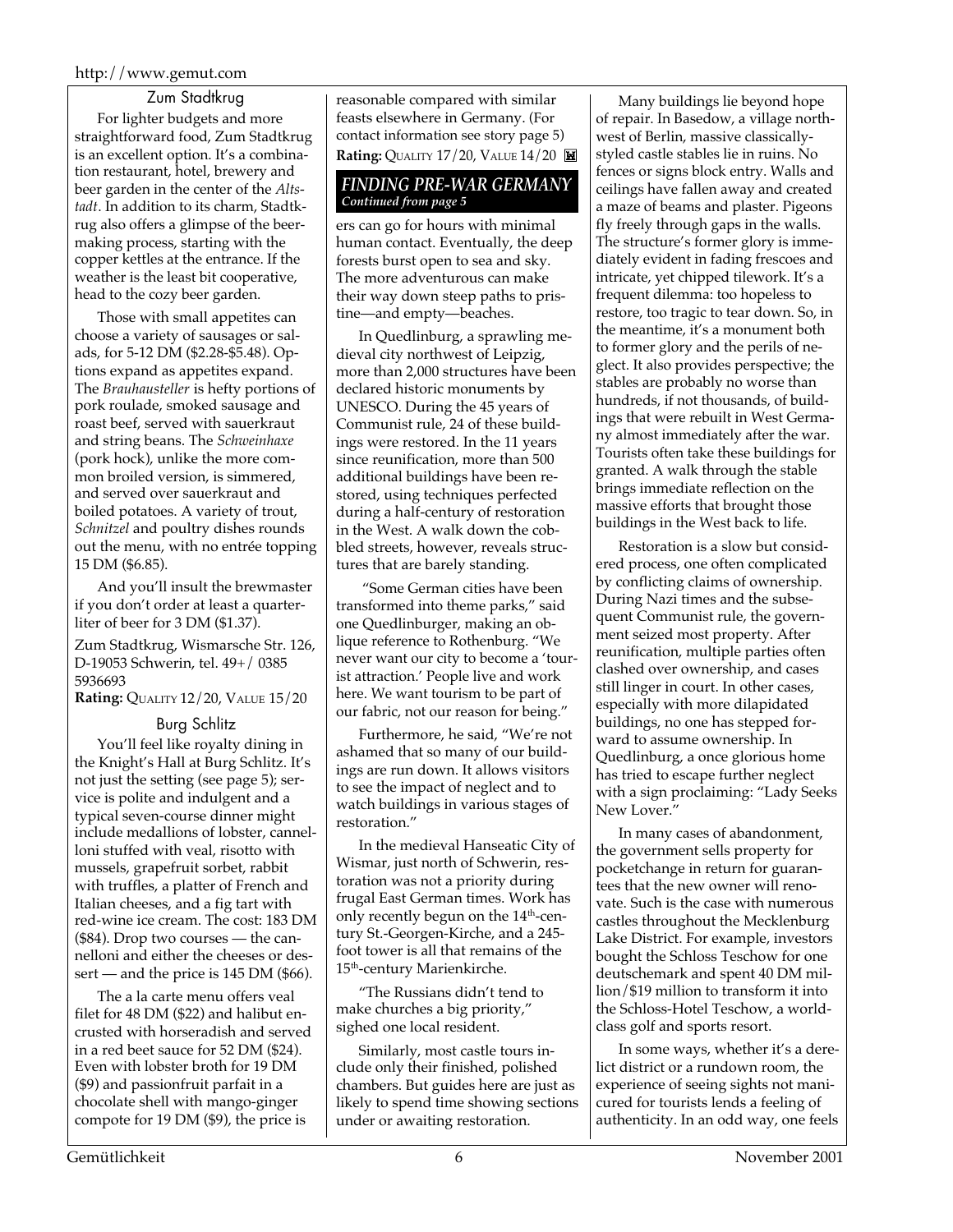privileged to see the "unfinished" product and the magic of transformation. It's like an artist allowing you to see a painting before it's complete—a private showing, a peek behind the wizard's curtain.

The absence of tourism is even more striking in the many hamlets spread across the countryside. Many buildings, whether they're 100 years old or 500, haven't been altered since the 1930s. The rampant commercialism prevalent in large cities and the West hasn't arrived yet. For the most part, it's just townspeople going about their daily lives. There are tractors (or horse-drawn wagons), not tour buses, and most people like it that way. Still, the rare tourist is greeted cordially.

Parts of some cities and towns, however, show more of the last five decades than of the last five centuries. Soviet practicality, functionality and frugality left their mark, often interspersed with architectural gems. As a guide in Rostock showing the impressive baroque facade of the Rathaus said, "Please don't look at the ugly buildings to its right and left." Near the Rathaus, a group of statues shows happy workers playing. Some residents say it should go; it's a bad reminder of East German times. Others say it's art and makes people feel happy. More obtrusive and troublesome are the buildingblock rows of apartment complexes. Yes, they're ugly, but where would the residents live?

No one would ever suggest demolishing the five-star **Neptune Hotel**. It is neither ugly nor rundown. However, the 200-foot structure, built in 1971, looms over the beach in Warnemünde, an out-of-scale behemoth clashing against the backdrop of pastel villas and blue sea. The East Germans wanted to show off a bit, and the hotel can indeed be seen from dozens of miles off shore. (Interestingly, most of the hotel's current staff has been working there since well before reunification.)

And it's unlikely that Rostock will make any changes to the Langstrasse, which, after war damage to the area, now stretches the width of

three former streets and city blocks. The street was modeled after the Lenin Prospect in Moscow — serving as a monument to Rostock's purported prosperity and, perhaps more important, the perfect place for frequent military parades.

"The troops used to go the length of the street and double back out of sight and form back into the parade," one local resident said. "That way it looked like there were thousands and thousands more soldiers. They didn't fool anyone."

In another time, not so long ago, a statement like that could land a person in jail—or worse. While it's impossible to speak with people who experienced the Middle Ages or the Renaissance, visitors can hear firsthand about more recent history and life under Communist rule. A young woman in Schwerin, for example, recalled her 10-year-old classmate, who asked his teacher why everything west of East Germany was grayed out in the geography books. "Because there's nothing there," the teacher replied. "But my father showed me all the countries on a map at home," the pupil countered. The father was jailed the next day.

Conversations also often lead to the ambivalence felt by many former East Germans—or "Ossies." Despite the political freedom and economic opportunity that came with reunification, many Ossies resent the "Wessies" as carpetbaggers. With the privatization that started in 1990, the German government sold off more than 14,000 state-owned companies, often for token amounts. With western capitalism came western efficiency. Plants closed. Jobs became redundant. Today, unemployment in the East is double that in the West, in some cases as high as 30 percent.

And, while most former East Germans supported reunification, many also say they were happier under the communist regime, with its guaranteed lifetime employment, low-cost housing and social welfare systems. Despite residents' lingering concerns and attitudes, however, tourists are warmly welcomed.

Much of the former East Germa-

ny offers fundamental differences to the former West Germany. In smaller towns, few people speak English. After all, East German schools taught Russian rather than English (although no one seems to remember or want to remember—a word of Russian). Travelers will also find that, in general, prices are far lower in the East, especially for lodging. It takes minimal effort to find a room in a sprawling palace-hotel complex for less than 200 DM/\$95 per couple per night or a guest room for 30 DM/\$14.50 per person.

Times are changing quickly, however. Tourism in some areas is increasing at an annual rate of 25 percent. And memories are dulling: Many visitors to the Schwerin tourist office, just a dozen miles from the former border, ask whether the city was part of East Germany or West Germany. Maybe, after another generation or two, the residents will M forget, too.

### **Readers' Forum**

#### **German Restaurants in U.S.**

Discretion being the better part of valor, I sadly cancelled our trip to Switzerland at the end of September and I'm not really certain when we shall next be sampling the wonderful *Schnitzels* and *Strudels* I always look forward to. If there are others who are cautious about European travel just now, perhaps you might consider a new column which recommends restaurants in the USA where at least the food of Austria, Germany and Switzerland can be found if not the atmosphere. Your readers seem to be pretty savvy and willing to share their finds. As a start I offer three: **Zum Stammtisch** in Glendale, borough of Queens, in New York City, **The Student Prince** in Springfield, Mass. and **Romy's Alpenhaus** in Stowe, Vermont.

> JOAN HAWKINS VIA EMAIL

#### **Germanic Travel Alert**

**Free email supplement to** *Gemütlichkeit***. Register online at www.gemut.com or send your email address to gta@gemut.com**